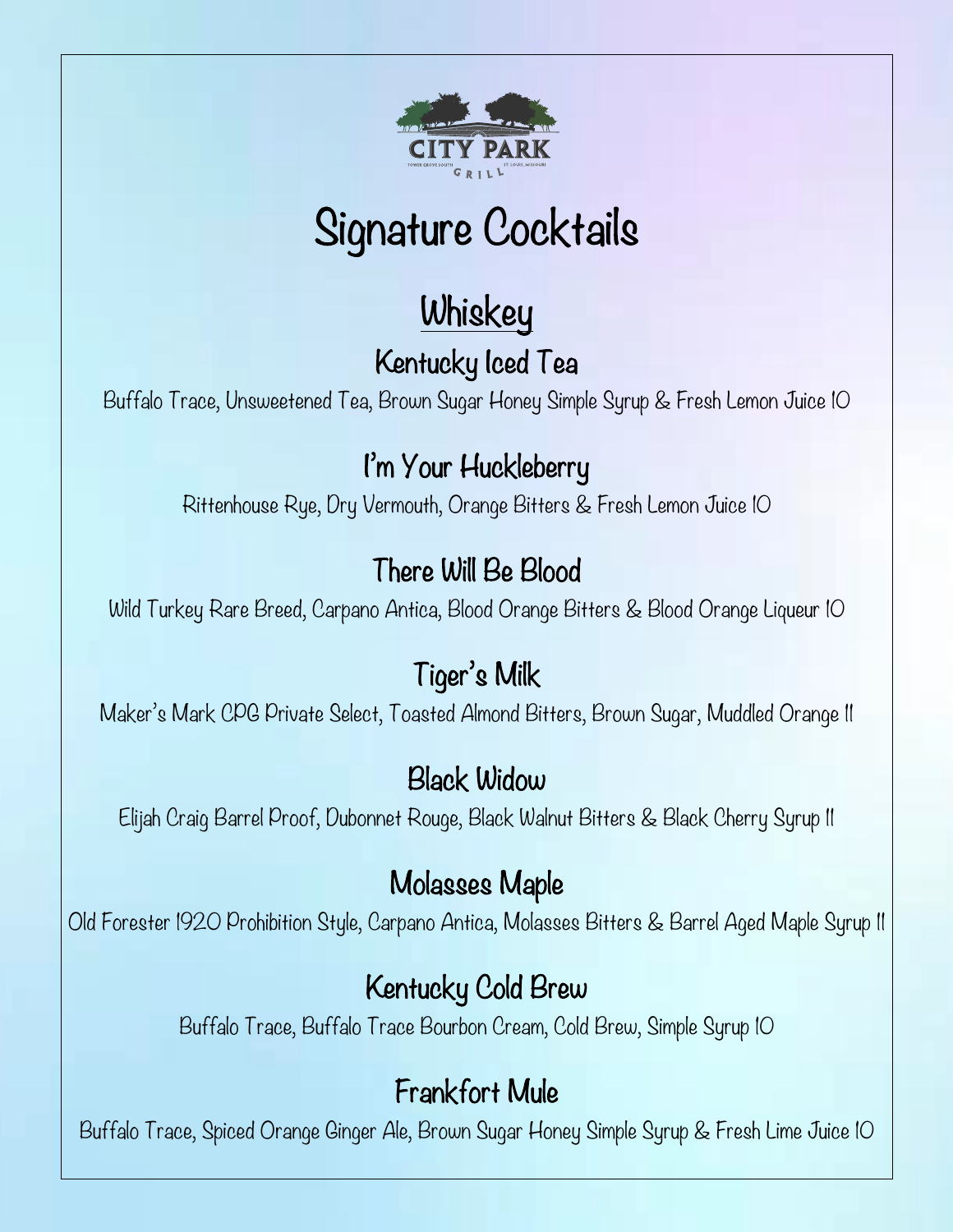# Rum

## Strawberry Mojito

Rum, Strawberry Syrup, Sparkling Mineral Water, Simple Syrup, Fresh Lime Juice & Mint 10

#### Pina Colada

RumHaven, Pineapple Juice, Simple Syrup & Fresh Lime Juice 9

# Gin

#### Gin & Juice

Hendrick's, Blood Orange Syrup, Peach Bitters & Fresh Lemon Juice 10

# TGS Mule

Pinckney Bend, Ginger Beer, Rosemary Lavender Simple Syrup & Fresh Lemon Juice 10

#### Gin Blossom

Bloom, Rosemary Lavender Simple Syrup, Brown Sugar Honey Simple Syrup & Fresh Lemon Juice 9

# Tequila

## Jalisco Mule

Blanco Tequila, Spiced Orange Ginger Ale, Pineapple Juice, Simple Syrup & Muddled Orange 9

#### The Prickly Jalapeño

Pineapple Jalapeño Tequila, Blood Orange Liqueur, Sparkling Mineral Water Splash, Muddled Jalapeños & Fresh Lime Juice 9

## Park Paloma

Blanco Tequila, Sparkling Mineral Water, Grapefruit Juice & Fresh Lime Juice 9